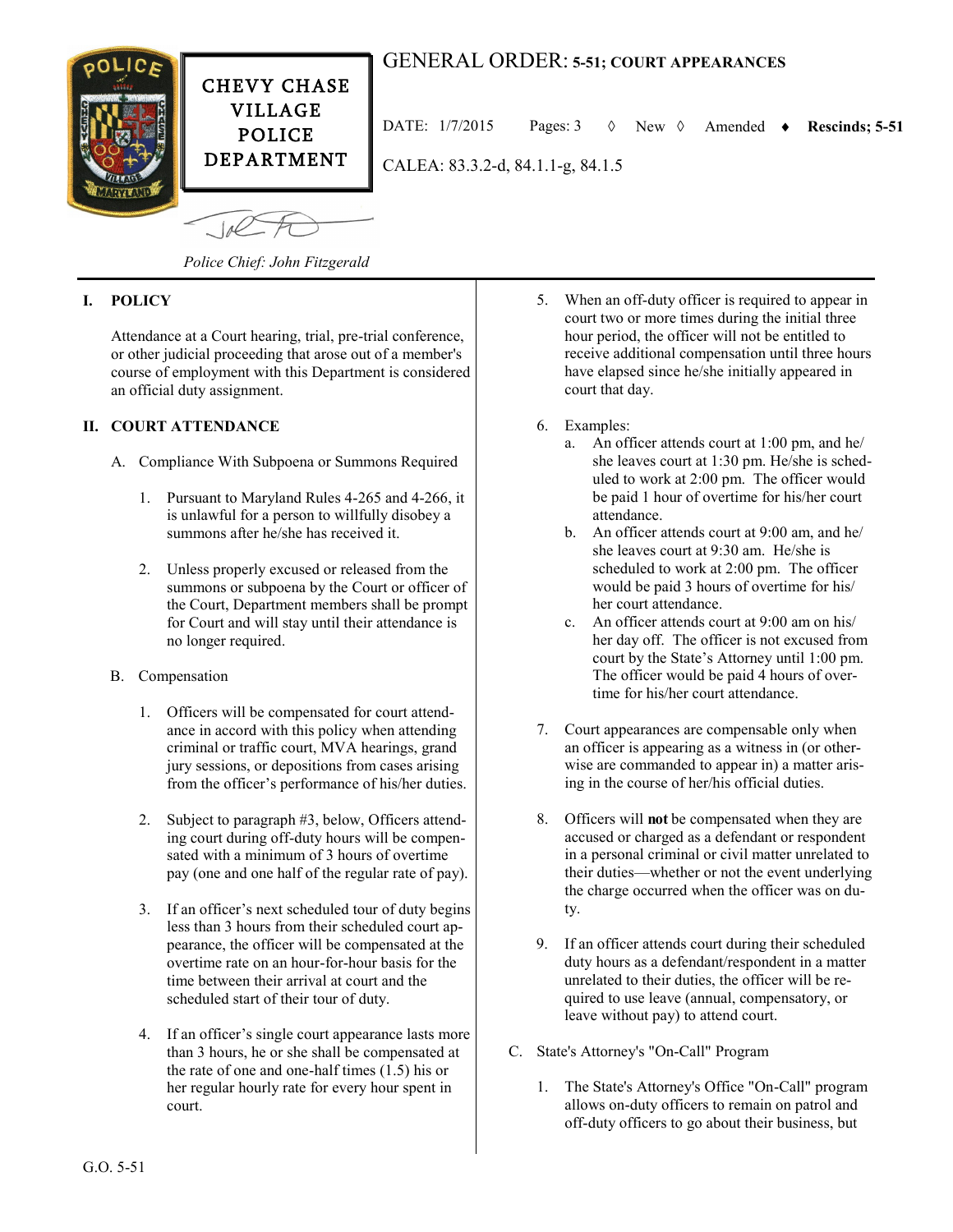with the understanding that they will immediately respond to Court if their attendance is required.

2. If a Department member wishes to be placed "on-call," it is the responsibility of that member to notify the appropriate State's Attorney

to make this request.

- 3. When requesting to be placed on-call, members must provide the State's Attorney or Police/Court Liaison Officer with the names and case numbers of the parties involved, along with a phone number at which the member may be reached in the event he/she is needed to appear in Court.
- 4. Because generally members receive summonses and subpoenas several days in advance of the trial date, members should not wait until the last minute to make their oncall request.
- 5. If an off-duty member has been placed oncall, he/she will not be compensated for that period of time he/she was in the on-call status. They will, however, be compensated if they are subsequently called and have to appear in Court.
- 6. If a member is unable to contact the State's Attorney's Office concerning the case, or if a member needs to be placed on Sick, or other type of Leave, on the day he/she is scheduled to appear in Court, it is the member's responsibility to contact the Court Liaison Officer so that the Court is informed of the officer's whereabouts.
- D. Resolving Scheduling Conflicts
	- 1. Even though certain Department directives require members to attend a scheduled training session, any member who receives a summons/ subpoena/traffic docket requiring their Court appearance at the same time they are to attend a training session or course shall resolve their scheduling conflict in favor of attending Court, unless they have been properly placed "on-call."
	- 2. If a member is scheduled for a Court appearance on the same day/time as a scheduled training session, it is incumbent upon the member to attempt to get placed on-call, or to attempt to get their case(s) continued

so that he/she can attend the training session.

- 3. If the member cannot be placed on-call, or his/her cases cannot be continued, the member will ensure that the training session's instructor is notified of the scheduling conflict and the member will respond to Court.
- 4. After the member's Court appearance, he/she will then respond to take part in the training session. If the member has missed too much of the training session and/or the instructor will not allow the member to attend, the member will be re-scheduled for the training session, if possible.
- E. Requesting Court Continuances

If a member can foresee the need to have his/her cases continued (i.e., in a training course, planning a vacation, or extended sick leave, etc.), the member will notify the State's Attorney's Office, giving as much notice prior to the assigned Court dates as possible, by using a Court Attendance Notice (MCP Form# 18) to explain his/her circumstances that would require the need for a continuance. The form will be turned in to the *Lieutenant* who will then forward the form to the District Court Liaison Officer*.*

F. Subpoenas *for Traffic or Criminal Court*

When a summons/ subpoena/traffic docket is received by the Department requiring an officer to appear at a hearing, Court proceeding, etc., the document(s) will be handled in the following manner by the *Lieutenant*:

- 1. If the document requires a Court appearance, it will be entered on the schedule in the Operations area.
- 2. The original of the document will be placed in the mailbox of the officer to whom the document pertains.
- *G. Civil Court Subpoenas*
	- *1. Any employee who is subpoenaed or summonsed to appear in any civil courts as the result of an incident occurring in the line of duty shall immediately notify the Chief of Police in writing of such fact.*
	- *2. Any employee subpoenaed to appear or testify by a party who opposes the Village or Department in any civil proceeding shall notify the Chief of Police upon receipt of the subpoena or summons. The Chief of Police shall notify Village Counsel.*